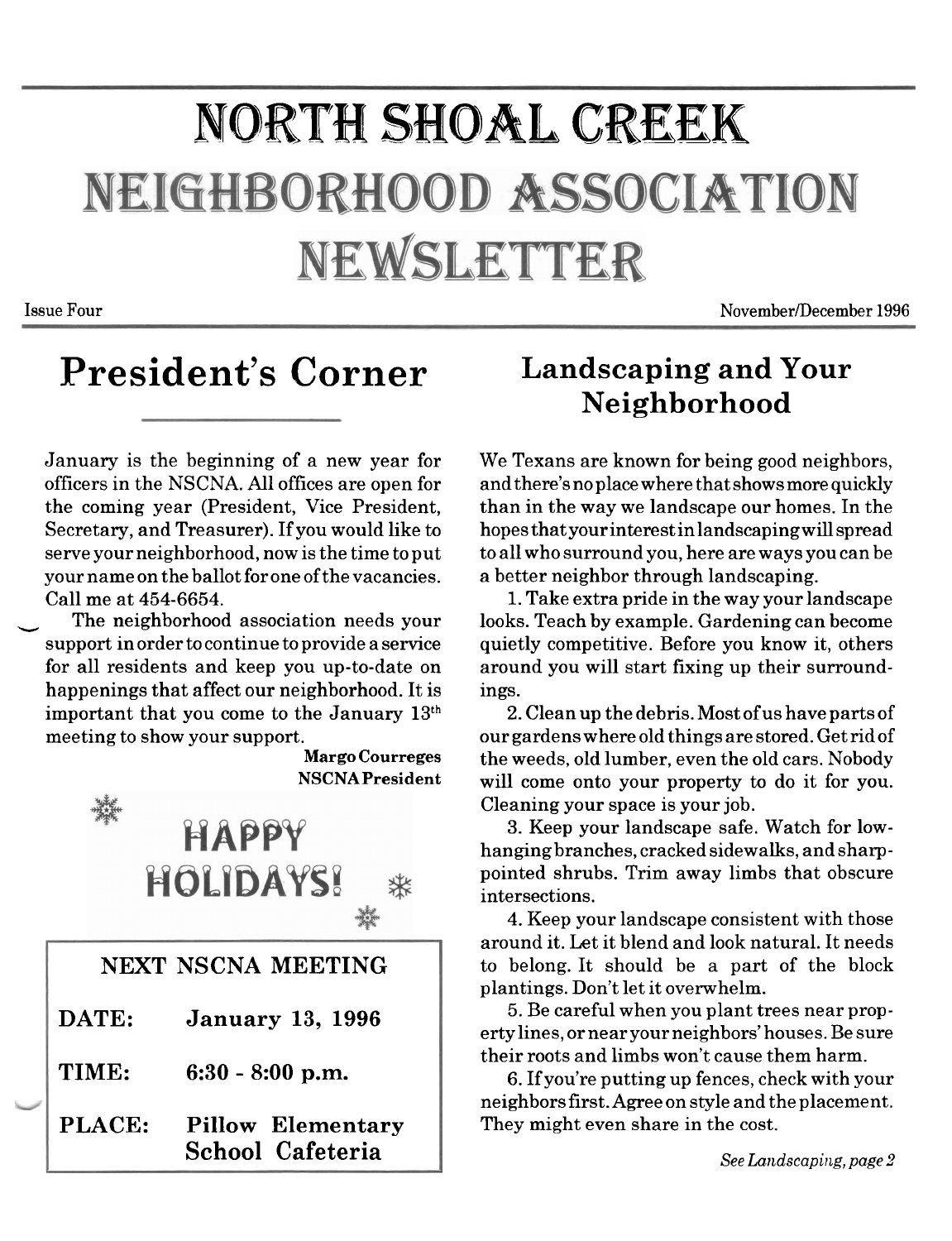# **Landscaping and Your**

pets under control. Nobody wants to live Boucher of 8502 Daleview Drive. Novemnext door to a yard full of invaders. ber's winner was Coleman Mills of 8402

8. Co-op your gardening costs whenever Daleview Drive.<br>it's possible. Buy in bulk if you can. It may be The Yard of unnecessary for everybody on the block to from the Boucher's yard in early October own a power spray rig. Buy as a group, then but returned, anonymously, a few weeks use that sort of specialized equipment as later. We were puzzled and disappointed needed. Assign the block's best mechanic the about the sign's disappearance, but we're responsibility of storing and maintaining it, glad it was returned. in return for his share of the use. Use the By the time you receive this issue, same technique for other expensive and sel- December's Yard of the Month will have dom-used pieces of equipment. been awarded on the basis of holiday decora-

might end up ruining a valuable tree or attractive front yard. The committee decided garden crop, and that certainly makes for to wait to vote for December's yard until poor neighborly relations. December 9 so that people would have a

and vegetables. You'll be the most popular neighbor around when you start passing out hood in advance, keep in mind that this will<br>surplus garden-fresh produce. be the start of an annual holiday tradition

From *Neil Sperry's Complete Guide to Texas* Mominations for January are due De-<br>**Gardening, 2<sup>nd</sup> Edition**, ©1991 by Neil Sperry. comber 20 February's are due January 15 *Gardening,*  $2^{na}$  *Edition,*  $\odot$ 1991 by Neil Sperry. cember 20. February's are due January 15, Published by Taylor Publishing Company. Reprinted correct Merculius February 15, Call in Published by Taylor Publishing Company. Reprinted<br>with permission. Available at local bookstores or by<br>wour nominations to Pam Penick at 302calling the publisher direct at  $(800)$  275-8188.

dscaping and Your *I dard of the Month*<br>Neighborhood

Continued from page 1 Congratulations to both the October and November Yard of the Month winners. 7. Keep your weeds, your pests, and your October's winners were David and Shelley

The Yard of the Month sign was stolen

9. Be careful your sprays don't drift. You tions as well as the usual criteria for an 10. Grow plenty of plants – flowers, fruit, little more time to decorate. Though this d vegetables. You'll be the most popular year we weren't able to alert the neighborbe the start of an annual holiday tradition for Yard of the Month.

3467.

|                                   | <b>Advertise in the NSCNA Newsletter</b><br>Cove, Austin, TX 78757, or call 451-2552. Ads must be paid for in advance. | If your business would like to run an ad, please complete this coupon and mail it with your check<br>(made out to the North Shoal Creek Neighborhood Association) to Felicia Morrison, 8014-A Pinedale |
|-----------------------------------|------------------------------------------------------------------------------------------------------------------------|--------------------------------------------------------------------------------------------------------------------------------------------------------------------------------------------------------|
| Name of business <u>expresses</u> |                                                                                                                        |                                                                                                                                                                                                        |
|                                   |                                                                                                                        |                                                                                                                                                                                                        |
| Your name                         |                                                                                                                        |                                                                                                                                                                                                        |
|                                   |                                                                                                                        |                                                                                                                                                                                                        |
|                                   | Please include camera-ready artwork (logo, etc.) and your check. Amount \$                                             |                                                                                                                                                                                                        |
| Comments                          |                                                                                                                        |                                                                                                                                                                                                        |
|                                   | <b>Distribution:</b> Bimonthly; reaches approximately 720 NSCNA households.                                            |                                                                                                                                                                                                        |
|                                   | <b>Rates per issue:</b> Businesscard: \$15 1/2 page: \$60                                                              |                                                                                                                                                                                                        |
|                                   | $1/4$ page: \$40 Full page: \$100                                                                                      |                                                                                                                                                                                                        |

**LIIIIIIIIIIIIIIIIIIIIIIIIIIIIIIIIIIIIIA**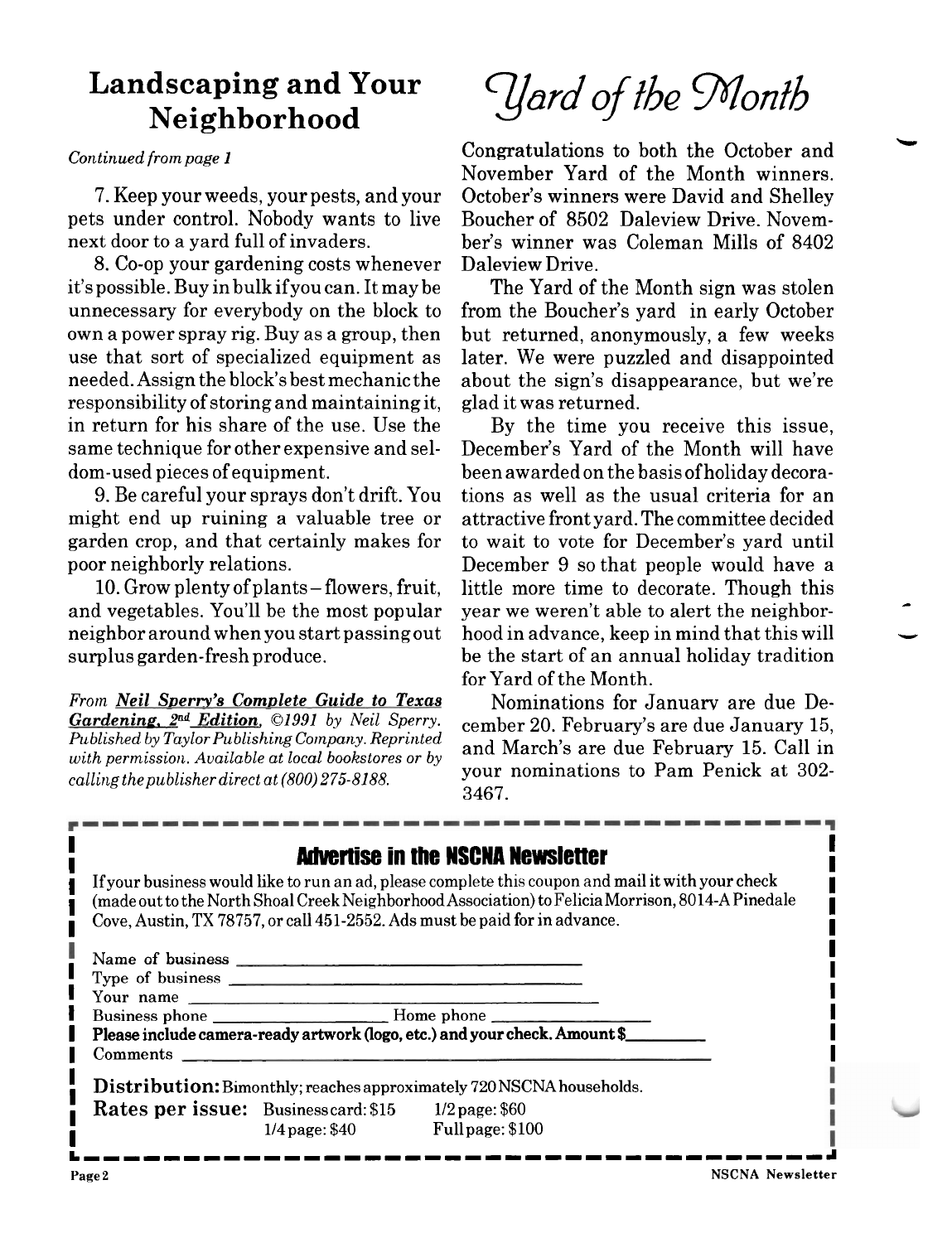### **Minutes of the September 16,1996, NSCNA Meeting**

The September 16'h meeting ofthe North Shoal Creek Neighborhood Association was called to order at 6:40 p.m., in the Pillow Elementary cafeteria. Margo Courreges presided as president.

Minutes from the April 22 meeting were not read because they were published in the July/August issue ofthe newsletter.

Harold Anderson, treasurer, reported that the current balance in the bank account was \$893.50. Of that amount, \$260 was received from newsletter advertising and will be used to help cover costs of producing and mailing the newsletter.

The status ofthe LucasTract on Highway 183 was reviewed. The buyer, Robert Ohler, is renegotiating the site plat with the City of Austin. The new configuration includes 64 lots. There will be no "crossover" zone between the commercial zone, which faces Hwy. 183, and the residences. Estimates for the commercial zone activity is 2,000 trips per day. Water runoffwill be handled by retention ponds, which are being allocated a large portion of the tract. The ponds, to be located in the southwest corner of the tract, are designed to capture all the runofffiom the tract.There is no estimate yet for a groundbreaking date, as the **llr** final plat has not been accepted.

Several members requested a review of the outcome of the association's efforts to have speed bumps erected on Rockwood and Primrose. Since the city's traffic count survey revealed that these streets do not qualify for a solution by the city, the association or other individuals would have to pay \$3,000 per speed bump for any that the city erected. This issue is considered closed.

Pam Penick, editor of the neighborhood newsletter, was acknowledged for her efforts by the group. Pam is requesting help in soliciting advertisements.

One of the members remarked that the City of Austin utility bills refer residents to a special phone number (499-7282) for reporting flooding problems. It was suggested that anyone who is affected by erosion on Shoal Creek should call this number and ask for help from the city.

The Yard of the Month Committee was acknowledged for its **recognitionofresidenceswithoutstan&ng**  yards. This group provides a sign to be placed in the yards. These volunteers were thanked for their participation in this project.

The members voted overwhelmingly to increase the annual membership dues per household to **\$13**   $from $10.$  The additional  $$3$  will be allocated to the cost ofproducing the newsletter.

The president ofthe PTA talked to the group about traffic and other related issues. All neighborhood residents are encouraged to help Pillow Elementary by supportingprograms like mentoring.

The next meeting, on January 13, will be the 1997 annual meeting for the purpose of electing officers. Volunteersforofficerswould be greatly appreciated. If each of us would offer to serve for just one year, it would make keeping an active association a small commitment, and the same individuals would not have to keep serving from year to year. Please call Margo Courreges at 454-6654. We need your help. The alternative is a very weak and ineffective association.

> Lynda Oakes NSCNASecretary

| <b>Yes. I Want to Join the Neighborhood Association</b>                                                                                                                                                |
|--------------------------------------------------------------------------------------------------------------------------------------------------------------------------------------------------------|
| Please complete this coupon and mail it with a check for \$13.00 (made out to the North Shoal Creek<br>Neighborhood Association) to Harold Anderson, Treasurer, 2802 Benbrook Drive, Austin, TX 78757. |
|                                                                                                                                                                                                        |
|                                                                                                                                                                                                        |
| Please check one: Renewal: New Member:                                                                                                                                                                 |